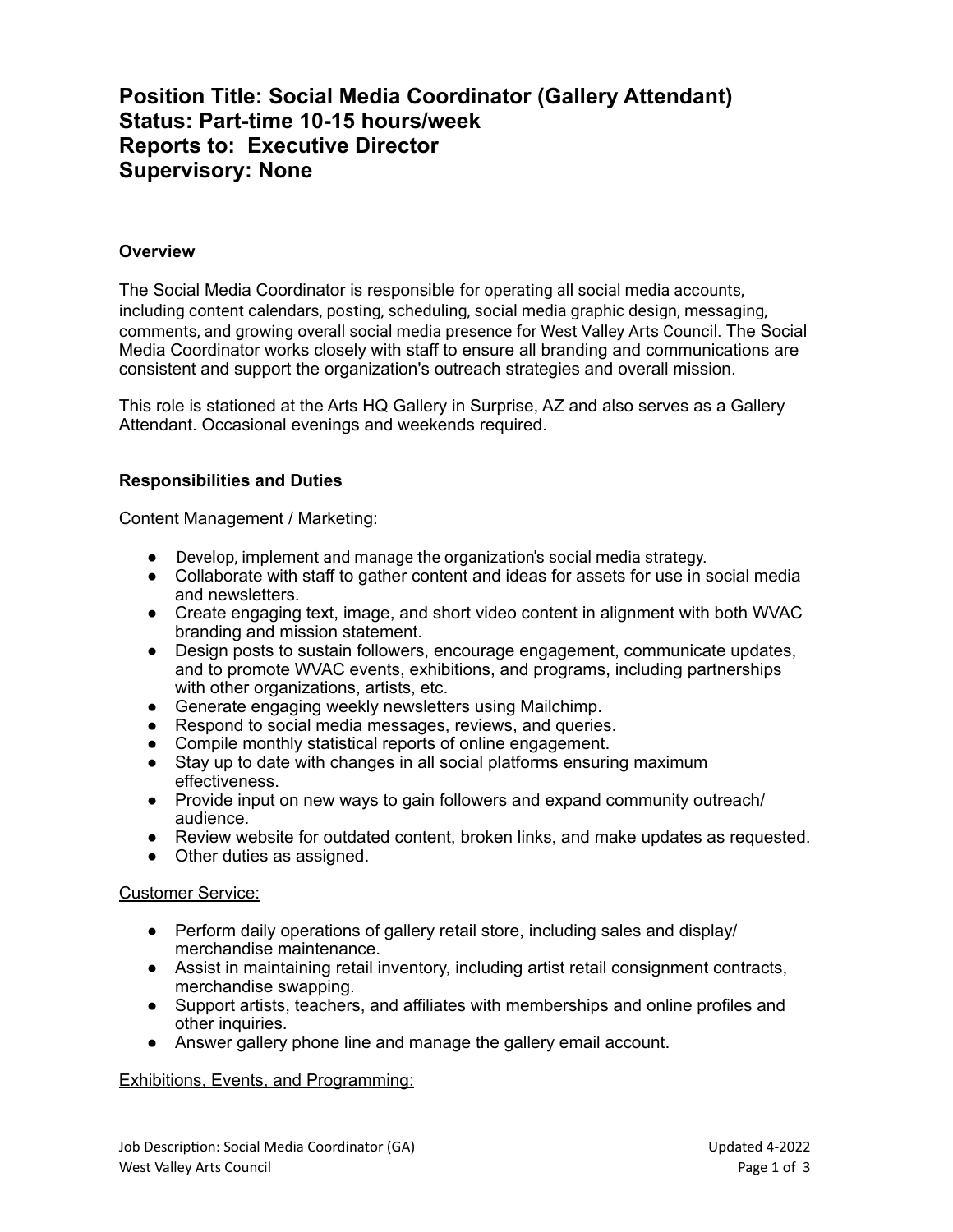- Assist and follow up on exhibit proposals, gallery rentals, artists and art groups inquiries.
- Assist with gallery/exhibit maintenance between exhibitions including patching and painting, dusting, and cleaning.
- Assist in creating exhibit labels and signage.
- Assist with setting up and tearing down of exhibit receptions and special events.

## **Knowledge, Skills, & Abilities**

- Excellent English communication skills, oral and written.
- Experience in social media marketing, content creation, and graphic design.
- Excellent knowledge of Facebook, Instagram, Twitter, LinkedIn, YouTube, TikTok, Pinterest, Google MyBusiness, and Yelp platforms and best practices.
- Strong computer skills and knowledge of Google Suite, Canva, WordPress, and social media scheduling platforms.
- Excellent time management skills.
- Experience in providing excellent customer service in a retail environment.
- Adept with using and learning technology (computers, databases, software).
- Must be highly organized, detail-oriented, and self-motivated in order to perform a wide variety of duties and responsibilities in a deadline-driven, sometimes fastpaced environment.
- Adept at creative problem-solving, anticipating and resolving issues quickly and independently.
- Must be able to lift 30 pounds, sit in a chair and/or stay on feet for long periods of time.
- Must be available to work evenings and weekends (ie exhibit opening receptions).
- Must have a valid Arizona Driver's License.
- Familiar with rules and regulations pertaining to non-profit foundations preferable.
- Have a genuine enthusiasm for all modes of art (visual, musical, written, spoken).

### **Requirements / Qualifications**

Minimum Education: High School diploma or GED

Minimum Experience:

Two to three years experience working in marketing, communications, or related field OR

an equivalent combination of education, training, skills, and experience which provides the knowledge and abilities necessary to perform the work

### Preferred Qualifications:

Experience working in the arts and non-profit organizations preferred.

### **How to Apply:**

Must submit resume and letter of interest to info@westvalleyarts.org with the subject line "Social Media Coordinator"